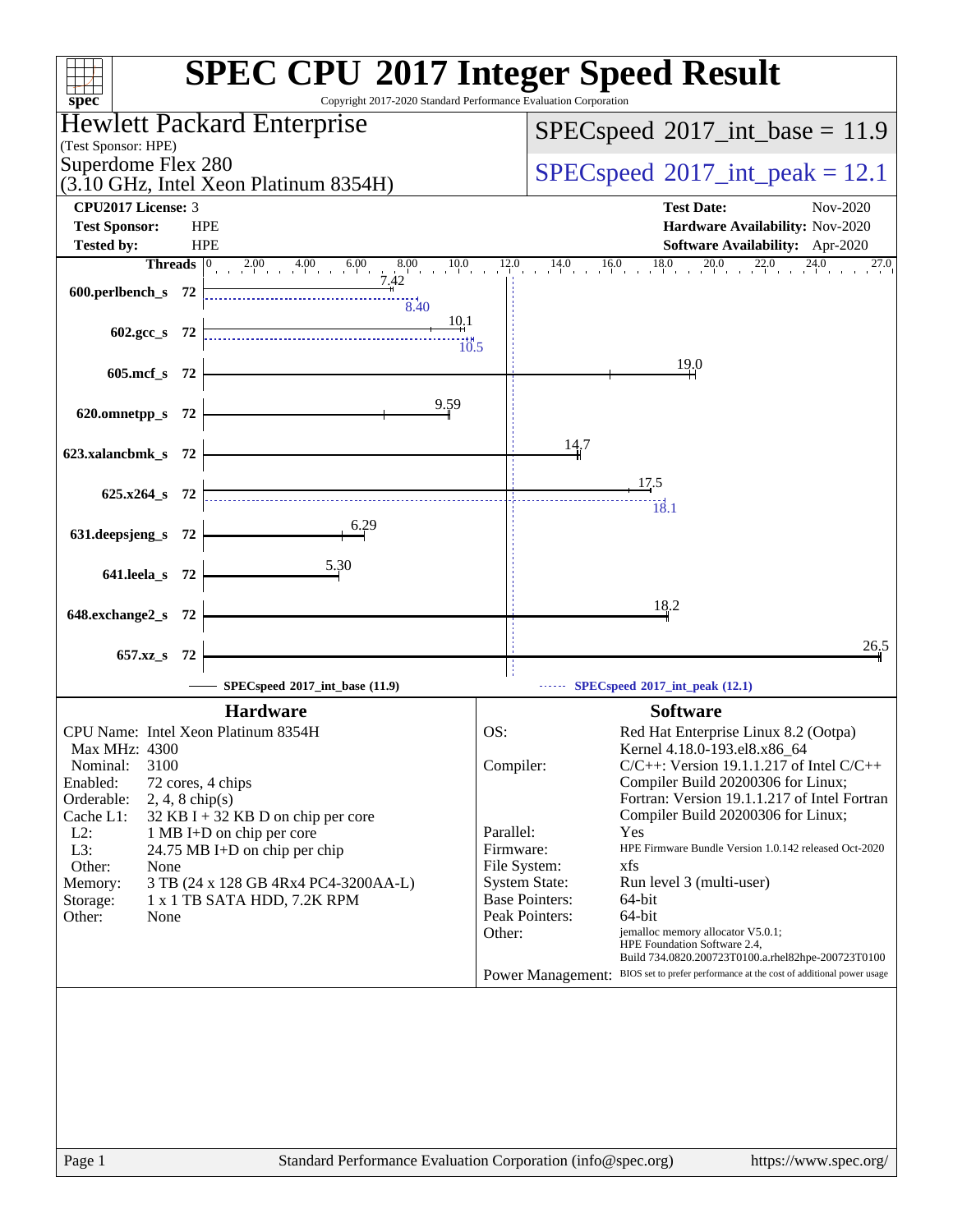

Copyright 2017-2020 Standard Performance Evaluation Corporation

### Hewlett Packard Enterprise

(Test Sponsor: HPE)

(3.10 GHz, Intel Xeon Platinum 8354H)

#### $SPECspeed^{\circ}2017\_int\_base = 11.9$  $SPECspeed^{\circ}2017\_int\_base = 11.9$

Superdome Flex 280<br>  $SPEC speed^{\circ}2017$  int\_peak = 12.1

**[CPU2017 License:](http://www.spec.org/auto/cpu2017/Docs/result-fields.html#CPU2017License)** 3 **[Test Date:](http://www.spec.org/auto/cpu2017/Docs/result-fields.html#TestDate)** Nov-2020 **[Test Sponsor:](http://www.spec.org/auto/cpu2017/Docs/result-fields.html#TestSponsor)** HPE **[Hardware Availability:](http://www.spec.org/auto/cpu2017/Docs/result-fields.html#HardwareAvailability)** Nov-2020 **[Tested by:](http://www.spec.org/auto/cpu2017/Docs/result-fields.html#Testedby)** HPE **[Software Availability:](http://www.spec.org/auto/cpu2017/Docs/result-fields.html#SoftwareAvailability)** Apr-2020

#### **[Results Table](http://www.spec.org/auto/cpu2017/Docs/result-fields.html#ResultsTable)**

|                                     | <b>Base</b>    |                |       |                |       |                | <b>Peak</b> |                |                |              |                |              |                |              |
|-------------------------------------|----------------|----------------|-------|----------------|-------|----------------|-------------|----------------|----------------|--------------|----------------|--------------|----------------|--------------|
| <b>Benchmark</b>                    | <b>Threads</b> | <b>Seconds</b> | Ratio | <b>Seconds</b> | Ratio | <b>Seconds</b> | Ratio       | <b>Threads</b> | <b>Seconds</b> | <b>Ratio</b> | <b>Seconds</b> | <b>Ratio</b> | <b>Seconds</b> | <b>Ratio</b> |
| 600.perlbench s                     | 72             | 239            | 7.42  | 239            | 7.43  | 242            | 7.34        | 72             | 211            | 8.41         | 211            | 8.40         | 212            | 8.38         |
| $602.\text{gcc}\_\text{s}$          | 72             | 395            | 10.1  | 389            | 10.2  | 448            | 8.90        | 72             | 380            | 10.5         | 386            | 10.3         | 377            | 10.6         |
| $605 \text{.mcf}$ s                 | 72             | 248            | 19.0  | 245            | 19.3  | 296            | 15.9        | 72             | 248            | <b>19.0</b>  | 245            | 19.3         | 296            | 15.9         |
| 620.omnetpp_s                       | 72             | 169            | 9.63  | 170            | 9.59  | 231            | 7.07        | 72             | 169            | 9.63         | 170            | 9.59         | 231            | 7.07         |
| 623.xalancbmk s                     | 72             | 96.1           | 14.7  | 96.7           | 14.7  | 96.9           | 14.6        | 72             | 96.1           | 14.7         | 96.7           | 14.7         | 96.9           | 14.6         |
| $625.x264$ s                        | 72             | 101            | 17.5  | 101            | 17.5  | 106            | 16.7        | 72             | 97.5           | 18.1         | 97.6           | 18.1         | 97.6           | 18.1         |
| 631.deepsjeng_s                     | 72             | 228            | 6.29  | 227            | 6.30  | 264            | 5.43        | 72             | 228            | 6.29         | 227            | 6.30         | 264            | 5.43         |
| 641.leela s                         | 72             | 322            | 5.30  | 322            | 5.30  | 322            | 5.30        | 72             | 322            | 5.30         | 322            | 5.30         | 322            | 5.30         |
| 648.exchange2_s                     | 72             | 161            | 18.2  | 162            | 18.2  | 162            | 18.1        | 72             | 161            | 18.2         | 162            | 18.2         | 162            | 18.1         |
| $657.xz$ s                          | 72             | 233            | 26.5  | 233            | 26.5  | 234            | 26.5        | 72             | 233            | 26.5         | 233            | 26.5         | 234            | 26.5         |
| $SPECspeed*2017$ int base =<br>11.9 |                |                |       |                |       |                |             |                |                |              |                |              |                |              |

**[SPECspeed](http://www.spec.org/auto/cpu2017/Docs/result-fields.html#SPECspeed2017intpeak)[2017\\_int\\_peak =](http://www.spec.org/auto/cpu2017/Docs/result-fields.html#SPECspeed2017intpeak) 12.1**

Results appear in the [order in which they were run.](http://www.spec.org/auto/cpu2017/Docs/result-fields.html#RunOrder) Bold underlined text [indicates a median measurement](http://www.spec.org/auto/cpu2017/Docs/result-fields.html#Median).

#### **[Compiler Notes](http://www.spec.org/auto/cpu2017/Docs/result-fields.html#CompilerNotes)**

The inconsistent Compiler version information under Compiler Version section is due to a discrepancy in Intel Compiler. The correct version of C/C++ compiler is: Version 19.1.1.217 Build 20200306 Compiler for Linux The correct version of Fortran compiler is: Version 19.1.1.217 Build 20200306 Compiler for Linux

#### **[Operating System Notes](http://www.spec.org/auto/cpu2017/Docs/result-fields.html#OperatingSystemNotes)**

 Stack size set to unlimited using "ulimit -s unlimited" Transparent Huge Pages enabled by default Prior to runcpu invocation Filesystem page cache synced and cleared with: sync; echo 3> /proc/sys/vm/drop\_caches Tuned-adm profile was set to Throughput-Performance using "tuned-adm profile throughput-performance"

 HPE Foundation Software (HFS) is a collection of software packages designed to make the HPE Superdome Flex family of servers easier to use for customers. This software is compatible with RHEL, SLES, and Oracle Linux only. It is highly recommended all users install HFS for the Superdome Flex system. More details, and a revision history list, can be found at: [https://support.hpe.com/hpsc/swd/public/detail?swItemId=MTX\\_b48de5f6a8a041f0ae985825a5#tab-history](https://support.hpe.com/hpsc/swd/public/detail?swItemId=MTX_b48de5f6a8a041f0ae985825a5#tab-history)

#### **[Environment Variables Notes](http://www.spec.org/auto/cpu2017/Docs/result-fields.html#EnvironmentVariablesNotes)**

```
Environment variables set by runcpu before the start of the run:
KMP_AFFINITY = "granularity=fine,scatter"
LD_LIBRARY_PATH = "/home/cpu2017/lib/intel64:/home/cpu2017/je5.0.1-64"
MALLOC_CONF = "retain:true"
OMP_STACKSIZE = "192M"
```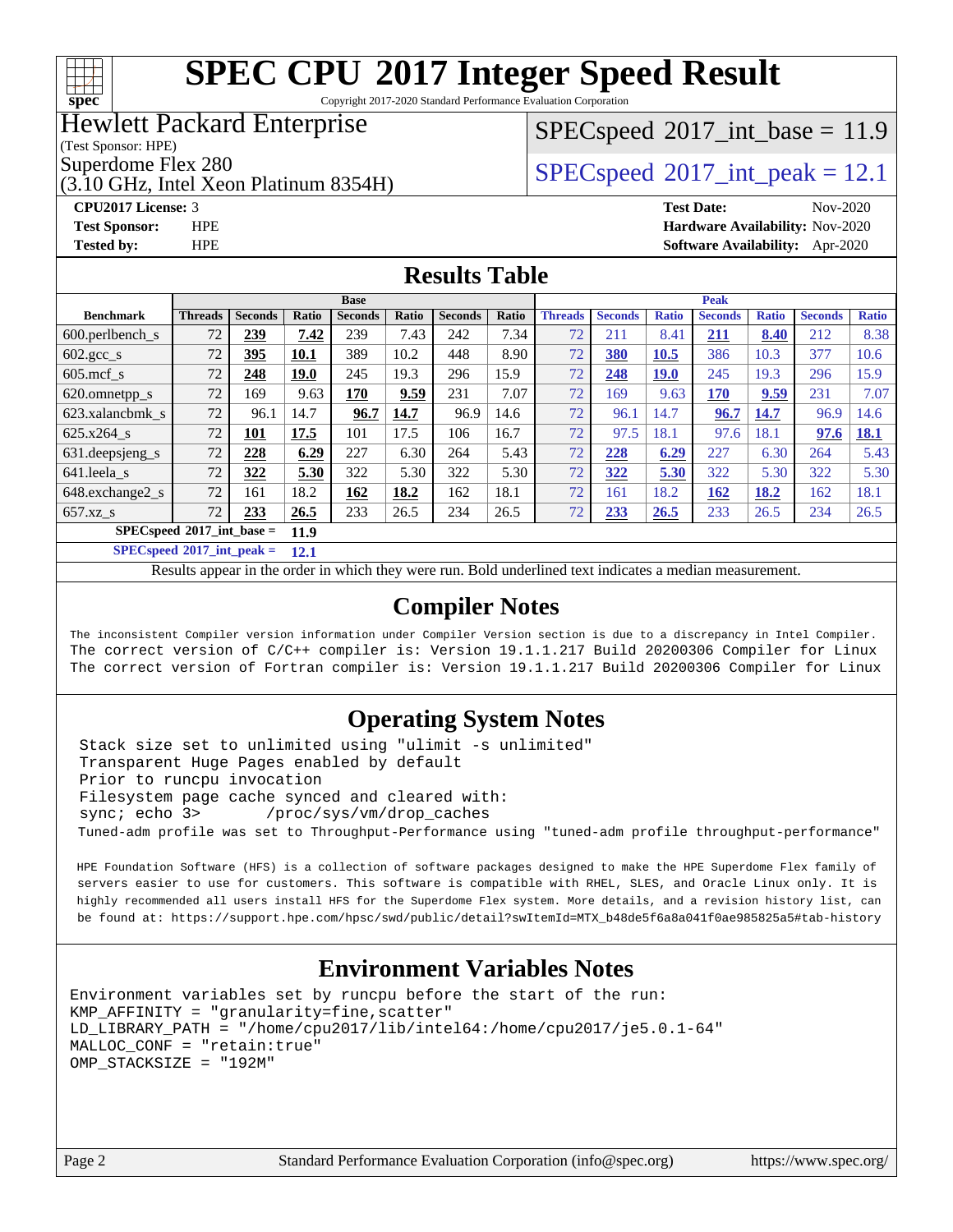#### **[SPEC CPU](http://www.spec.org/auto/cpu2017/Docs/result-fields.html#SPECCPU2017IntegerSpeedResult)[2017 Integer Speed Result](http://www.spec.org/auto/cpu2017/Docs/result-fields.html#SPECCPU2017IntegerSpeedResult) [spec](http://www.spec.org/)** Copyright 2017-2020 Standard Performance Evaluation Corporation Hewlett Packard Enterprise  $SPEC speed$ <sup>®</sup>[2017\\_int\\_base =](http://www.spec.org/auto/cpu2017/Docs/result-fields.html#SPECspeed2017intbase) 11.9 (Test Sponsor: HPE)  $SPECspeed@2017\_int\_peak = 12.1$  $SPECspeed@2017\_int\_peak = 12.1$ (3.10 GHz, Intel Xeon Platinum 8354H) **[CPU2017 License:](http://www.spec.org/auto/cpu2017/Docs/result-fields.html#CPU2017License)** 3 **[Test Date:](http://www.spec.org/auto/cpu2017/Docs/result-fields.html#TestDate)** Nov-2020 **[Test Sponsor:](http://www.spec.org/auto/cpu2017/Docs/result-fields.html#TestSponsor)** HPE **[Hardware Availability:](http://www.spec.org/auto/cpu2017/Docs/result-fields.html#HardwareAvailability)** Nov-2020 **[Tested by:](http://www.spec.org/auto/cpu2017/Docs/result-fields.html#Testedby)** HPE **[Software Availability:](http://www.spec.org/auto/cpu2017/Docs/result-fields.html#SoftwareAvailability)** Apr-2020

#### **[General Notes](http://www.spec.org/auto/cpu2017/Docs/result-fields.html#GeneralNotes)**

| General indues                                                                                                                                                                                                                                                                                                                                                                                                                                                                                                                                                                                                                                                                                                                                                                                                          |  |  |  |  |  |  |
|-------------------------------------------------------------------------------------------------------------------------------------------------------------------------------------------------------------------------------------------------------------------------------------------------------------------------------------------------------------------------------------------------------------------------------------------------------------------------------------------------------------------------------------------------------------------------------------------------------------------------------------------------------------------------------------------------------------------------------------------------------------------------------------------------------------------------|--|--|--|--|--|--|
| Binaries compiled on a system with 1x Intel Core i9-7980XE CPU + 64GB RAM<br>memory using Redhat Enterprise Linux 8.0<br>NA: The test sponsor attests, as of date of publication, that CVE-2017-5754 (Meltdown)<br>is mitigated in the system as tested and documented.<br>Yes: The test sponsor attests, as of date of publication, that CVE-2017-5753 (Spectre variant 1)<br>is mitigated in the system as tested and documented.<br>Yes: The test sponsor attests, as of date of publication, that CVE-2017-5715 (Spectre variant 2)<br>is mitigated in the system as tested and documented.<br>jemalloc, a general purpose malloc implementation<br>built with the RedHat Enterprise 7.5, and the system compiler gcc 4.8.5<br>sources available from jemalloc.net or https://github.com/jemalloc/jemalloc/releases |  |  |  |  |  |  |
|                                                                                                                                                                                                                                                                                                                                                                                                                                                                                                                                                                                                                                                                                                                                                                                                                         |  |  |  |  |  |  |
| <b>Platform Notes</b><br>BIOS Configuration:<br>Workload Profile set to HPC<br>Intel Hyper-Threading set to Disabled<br>Workload Profile set to Custom<br>Minimum Processor Idle Power Core C-State set to C6 State<br>Minimum Processor Idle Power Package C-State set to Package C6 (non-retention) State<br>LLC Prefetch set to Enabled                                                                                                                                                                                                                                                                                                                                                                                                                                                                              |  |  |  |  |  |  |
| Sysinfo program /home/cpu2017/bin/sysinfo<br>Rev: r6365 of 2019-08-21 295195f888a3d7edble6e46a485a0011<br>running on ch-620.fchst.rdlabs.hpecorp.net Mon Nov 23 19:28:36 2020                                                                                                                                                                                                                                                                                                                                                                                                                                                                                                                                                                                                                                           |  |  |  |  |  |  |
| SUT (System Under Test) info as seen by some common utilities.<br>For more information on this section, see<br>https://www.spec.org/cpu2017/Docs/config.html#sysinfo                                                                                                                                                                                                                                                                                                                                                                                                                                                                                                                                                                                                                                                    |  |  |  |  |  |  |
| From /proc/cpuinfo<br>model name : Intel(R) Xeon(R) Platinum 8354H CPU @ 3.10GHz<br>"physical id"s (chips)<br>4<br>72 "processors"<br>cores, siblings (Caution: counting these is hw and system dependent. The following<br>excerpts from /proc/cpuinfo might not be reliable. Use with caution.)<br>cpu cores : 18<br>siblings : 18<br>physical 0: cores 0 1 2 3 4 8 9 10 11 16 17 18 19 20 24 25 26 27<br>physical 1: cores 0 1 2 3 4 8 9 10 11 16 17 18 19 20 24 25 26 27<br>physical 2: cores 0 1 2 3 4 8 9 10 11 16 17 18 19 20 24 25 26 27<br>physical 3: cores 0 1 2 3 4 8 9 10 11 16 17 18 19 20 24 25 26 27                                                                                                                                                                                                    |  |  |  |  |  |  |
| From 1scpu:<br>Architecture:<br>x86_64<br>$32$ -bit, $64$ -bit<br>$CPU$ op-mode( $s$ ):                                                                                                                                                                                                                                                                                                                                                                                                                                                                                                                                                                                                                                                                                                                                 |  |  |  |  |  |  |
| (Continued on next page)                                                                                                                                                                                                                                                                                                                                                                                                                                                                                                                                                                                                                                                                                                                                                                                                |  |  |  |  |  |  |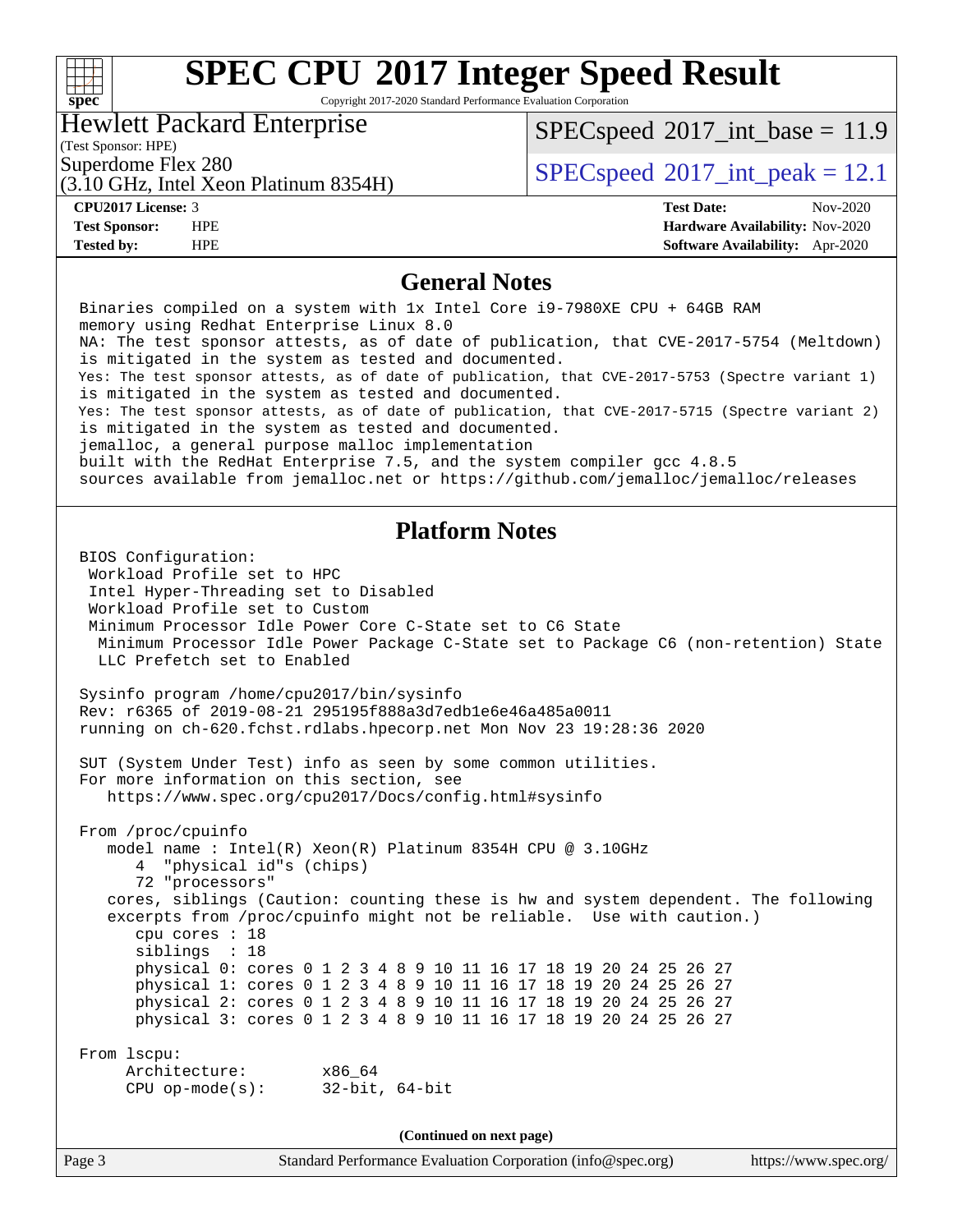

Copyright 2017-2020 Standard Performance Evaluation Corporation

#### Hewlett Packard Enterprise

(Test Sponsor: HPE)

 $SPECspeed^{\circ}2017\_int\_base = 11.9$  $SPECspeed^{\circ}2017\_int\_base = 11.9$ 

(3.10 GHz, Intel Xeon Platinum 8354H)

Superdome Flex 280<br>  $SPECspeed^{\circ}2017$  $SPECspeed^{\circ}2017$ \_int\_peak = 12.1

**[CPU2017 License:](http://www.spec.org/auto/cpu2017/Docs/result-fields.html#CPU2017License)** 3 **[Test Date:](http://www.spec.org/auto/cpu2017/Docs/result-fields.html#TestDate)** Nov-2020 **[Test Sponsor:](http://www.spec.org/auto/cpu2017/Docs/result-fields.html#TestSponsor)** HPE **[Hardware Availability:](http://www.spec.org/auto/cpu2017/Docs/result-fields.html#HardwareAvailability)** Nov-2020 **[Tested by:](http://www.spec.org/auto/cpu2017/Docs/result-fields.html#Testedby)** HPE **[Software Availability:](http://www.spec.org/auto/cpu2017/Docs/result-fields.html#SoftwareAvailability)** Apr-2020

#### **[Platform Notes \(Continued\)](http://www.spec.org/auto/cpu2017/Docs/result-fields.html#PlatformNotes)**

 Byte Order: Little Endian  $CPU(s):$  72 On-line CPU(s) list: 0-71 Thread(s) per core: 1 Core(s) per socket: 18 Socket(s): 4 NUMA node(s): 4 Vendor ID: GenuineIntel CPU family: 6 Model: 85 Model name: Intel(R) Xeon(R) Platinum 8354H CPU @ 3.10GHz Stepping: 11 CPU MHz: 3242.262 CPU max MHz: 4300.0000 CPU min MHz: 1000.0000 BogoMIPS: 6200.04 Virtualization: VT-x L1d cache: 32K L1i cache: 32K L2 cache: 1024K L3 cache: 25344K NUMA node0 CPU(s): 0-17 NUMA node1 CPU(s): 18-35 NUMA node2 CPU(s): 36-53 NUMA node3 CPU(s): 54-71 Flags: fpu vme de pse tsc msr pae mce cx8 apic sep mtrr pge mca cmov pat pse36 clflush dts acpi mmx fxsr sse sse2 ss ht tm pbe syscall nx pdpe1gb rdtscp lm constant\_tsc art arch\_perfmon pebs bts rep\_good nopl xtopology nonstop\_tsc cpuid aperfmperf pni pclmulqdq dtes64 monitor ds\_cpl vmx smx est tm2 ssse3 sdbg fma cx16 xtpr pdcm pcid dca sse4\_1 sse4\_2 x2apic movbe popcnt tsc\_deadline\_timer aes xsave avx f16c rdrand lahf\_lm abm 3dnowprefetch cpuid\_fault epb cat\_l3 cdp\_l3 invpcid\_single intel\_ppin ssbd mba ibrs ibpb stibp ibrs\_enhanced tpr\_shadow vnmi flexpriority ept vpid fsgsbase tsc\_adjust bmi1 hle avx2 smep bmi2 erms invpcid rtm cqm mpx rdt\_a avx512f avx512dq rdseed adx smap clflushopt clwb intel\_pt avx512cd avx512bw avx512vl xsaveopt xsavec xgetbv1 xsaves cqm\_llc cqm\_occup\_llc cqm\_mbm\_total cqm\_mbm\_local avx512\_bf16 dtherm ida arat pln pts pku ospke avx512\_vnni md\_clear flush\_l1d arch\_capabilities /proc/cpuinfo cache data cache size : 25344 KB From numactl --hardware WARNING: a numactl 'node' might or might not correspond to a physical chip.

 available: 4 nodes (0-3) node 0 cpus: 0 1 2 3 4 5 6 7 8 9 10 11 12 13 14 15 16 17 node 0 size: 772594 MB node 0 free: 771726 MB

**(Continued on next page)**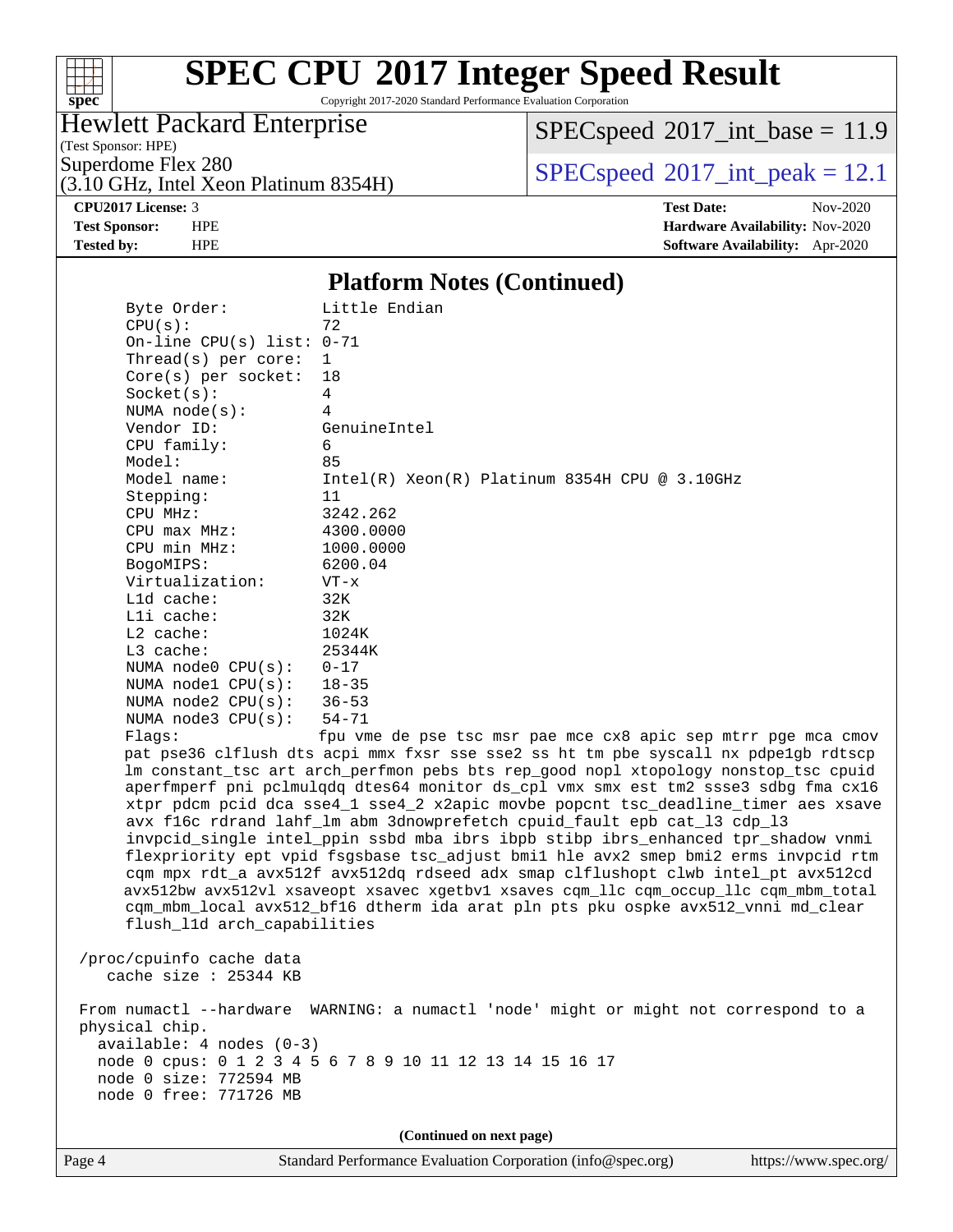| S | оe |  |
|---|----|--|

Copyright 2017-2020 Standard Performance Evaluation Corporation

Hewlett Packard Enterprise

 $SPECspeed^{\circ}2017\_int\_base = 11.9$  $SPECspeed^{\circ}2017\_int\_base = 11.9$ 

(Test Sponsor: HPE)

(3.10 GHz, Intel Xeon Platinum 8354H)

Superdome Flex 280  $SPEC speed^{\circ}2017$ \_int\_peak = 12.1

**[CPU2017 License:](http://www.spec.org/auto/cpu2017/Docs/result-fields.html#CPU2017License)** 3 **[Test Date:](http://www.spec.org/auto/cpu2017/Docs/result-fields.html#TestDate)** Nov-2020 **[Test Sponsor:](http://www.spec.org/auto/cpu2017/Docs/result-fields.html#TestSponsor)** HPE **[Hardware Availability:](http://www.spec.org/auto/cpu2017/Docs/result-fields.html#HardwareAvailability)** Nov-2020 **[Tested by:](http://www.spec.org/auto/cpu2017/Docs/result-fields.html#Testedby)** HPE **[Software Availability:](http://www.spec.org/auto/cpu2017/Docs/result-fields.html#SoftwareAvailability)** Apr-2020

#### **[Platform Notes \(Continued\)](http://www.spec.org/auto/cpu2017/Docs/result-fields.html#PlatformNotes)**

Page 5 Standard Performance Evaluation Corporation [\(info@spec.org\)](mailto:info@spec.org) <https://www.spec.org/> node 1 cpus: 18 19 20 21 22 23 24 25 26 27 28 29 30 31 32 33 34 35 node 1 size: 774139 MB node 1 free: 773508 MB node 2 cpus: 36 37 38 39 40 41 42 43 44 45 46 47 48 49 50 51 52 53 node 2 size: 774139 MB node 2 free: 773887 MB node 3 cpus: 54 55 56 57 58 59 60 61 62 63 64 65 66 67 68 69 70 71 node 3 size: 773619 MB node 3 free: 773339 MB node distances: node 0 1 2 3 0: 10 16 16 24 1: 16 10 24 16 2: 16 24 10 16 3: 24 16 16 10 From /proc/meminfo MemTotal: 3168760120 kB HugePages\_Total: 0 Hugepagesize: 2048 kB /usr/bin/lsb\_release -d Red Hat Enterprise Linux release 8.2 (Ootpa) From /etc/\*release\* /etc/\*version\* hpe-foundation-release: HPE Foundation Software 2.4, Build 734.0820.200723T0100.a.rhel82hpe-200723T0100 os-release: NAME="Red Hat Enterprise Linux" VERSION="8.2 (Ootpa)" ID="rhel" ID\_LIKE="fedora" VERSION\_ID="8.2" PLATFORM\_ID="platform:el8" PRETTY\_NAME="Red Hat Enterprise Linux 8.2 (Ootpa)" ANSI\_COLOR="0;31" redhat-release: Red Hat Enterprise Linux release 8.2 (Ootpa) system-release: Red Hat Enterprise Linux release 8.2 (Ootpa) system-release-cpe: cpe:/o:redhat:enterprise\_linux:8.2:ga uname -a: Linux ch-620.fchst.rdlabs.hpecorp.net 4.18.0-193.el8.x86\_64 #1 SMP Fri Mar 27 14:35:58 UTC 2020 x86\_64 x86\_64 x86\_64 GNU/Linux Kernel self-reported vulnerability status: itlb\_multihit: Not affected **(Continued on next page)**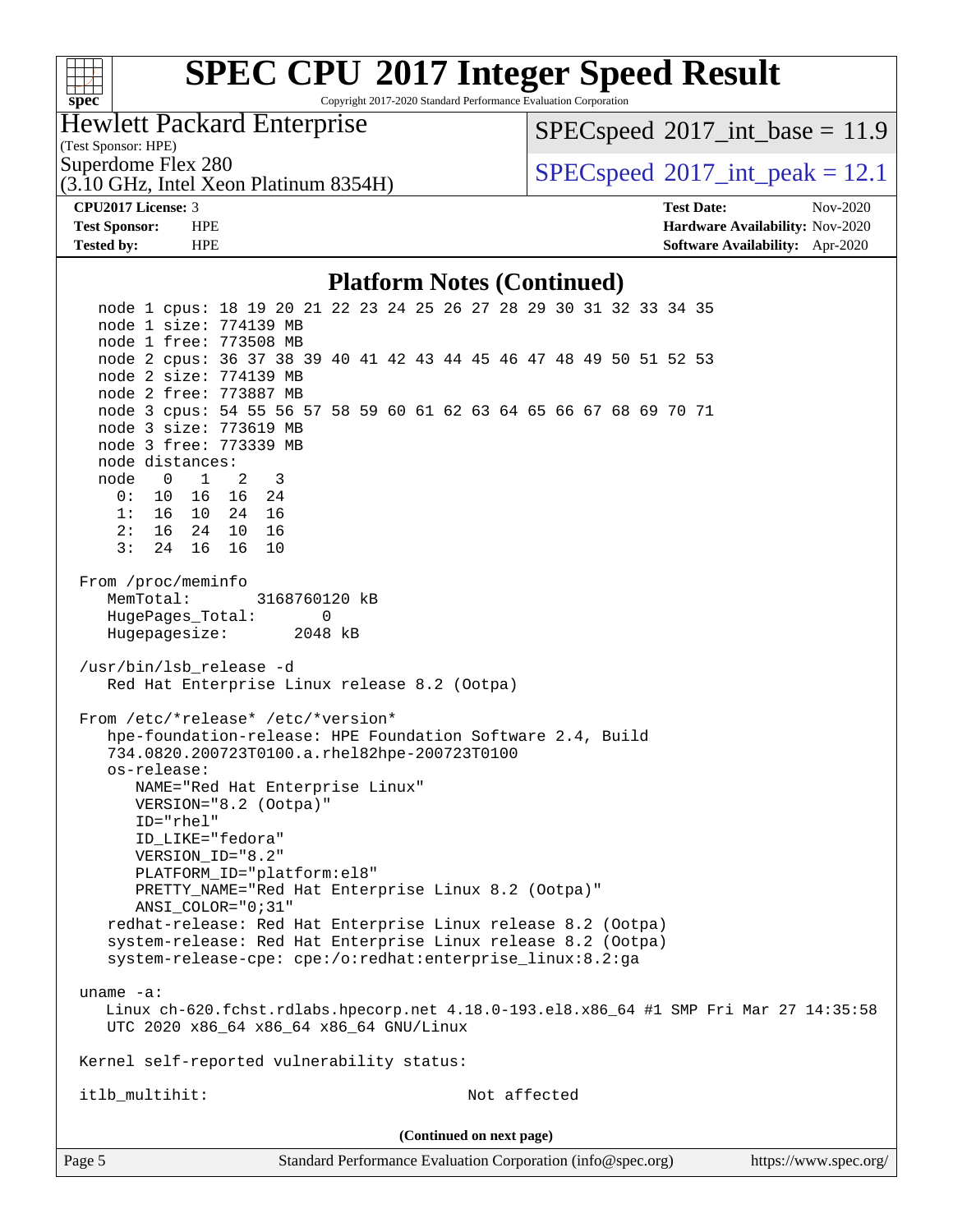#### $+\,$ H **[spec](http://www.spec.org/)**

# **[SPEC CPU](http://www.spec.org/auto/cpu2017/Docs/result-fields.html#SPECCPU2017IntegerSpeedResult)[2017 Integer Speed Result](http://www.spec.org/auto/cpu2017/Docs/result-fields.html#SPECCPU2017IntegerSpeedResult)**

Copyright 2017-2020 Standard Performance Evaluation Corporation

#### Hewlett Packard Enterprise

 $SPECspeed^{\circledcirc}2017\_int\_base = 11.9$  $SPECspeed^{\circledcirc}2017\_int\_base = 11.9$ 

(Test Sponsor: HPE)

(3.10 GHz, Intel Xeon Platinum 8354H)

Superdome Flex 280<br>  $SPEC speed^{\circ}2017$  int\_peak = 12.1

**[CPU2017 License:](http://www.spec.org/auto/cpu2017/Docs/result-fields.html#CPU2017License)** 3 **[Test Date:](http://www.spec.org/auto/cpu2017/Docs/result-fields.html#TestDate)** Nov-2020 **[Test Sponsor:](http://www.spec.org/auto/cpu2017/Docs/result-fields.html#TestSponsor)** HPE **[Hardware Availability:](http://www.spec.org/auto/cpu2017/Docs/result-fields.html#HardwareAvailability)** Nov-2020 **[Tested by:](http://www.spec.org/auto/cpu2017/Docs/result-fields.html#Testedby)** HPE **[Software Availability:](http://www.spec.org/auto/cpu2017/Docs/result-fields.html#SoftwareAvailability)** Apr-2020

#### **[Platform Notes \(Continued\)](http://www.spec.org/auto/cpu2017/Docs/result-fields.html#PlatformNotes)**

Page 6 Standard Performance Evaluation Corporation [\(info@spec.org\)](mailto:info@spec.org) <https://www.spec.org/> CVE-2018-3620 (L1 Terminal Fault): Not affected Microarchitectural Data Sampling: Not affected CVE-2017-5754 (Meltdown): Not affected CVE-2018-3639 (Speculative Store Bypass): Mitigation: Speculative Store Bypass disabled via prctl and seccomp CVE-2017-5753 (Spectre variant 1): Mitigation: usercopy/swapgs barriers and \_\_user pointer sanitization CVE-2017-5715 (Spectre variant 2): Mitigation: Enhanced IBRS, IBPB: conditional, RSB filling tsx\_async\_abort: Not affected run-level 3 Nov 23 19:24 SPEC is set to: /home/cpu2017 Filesystem Type Size Used Avail Use% Mounted on /dev/mapper/rhel-home xfs 876G 186G 690G 22% /home From /sys/devices/virtual/dmi/id BIOS: HPE Bundle:1.0.142 SFW:008.000.189.000.2010080501 10/08/2020 Vendor: HPE Product: Superdome Flex 280 Product Family: 1590PID02020001 Serial: 5UF0130953 Additional information from dmidecode follows. WARNING: Use caution when you interpret this section. The 'dmidecode' program reads system data which is "intended to allow hardware to be accurately determined", but the intent may not be met, as there are frequent changes to hardware, firmware, and the "DMTF SMBIOS" standard. Memory: 24x Hynix HMABAGL7ABR4N-XN 128 GB 4 rank 3200 24x NO DIMM NO DIMM (End of data from sysinfo program) **[Compiler Version Notes](http://www.spec.org/auto/cpu2017/Docs/result-fields.html#CompilerVersionNotes)** ============================================================================== C | 600.perlbench\_s(base) 602.gcc\_s(base, peak) 605.mcf\_s(base, peak) | 625.x264\_s(base, peak) 657.xz\_s(base, peak) ------------------------------------------------------------------------------ Intel(R) C Compiler for applications running on Intel(R) 64, Version 2021.1 NextGen Build 20200304 Copyright (C) 1985-2020 Intel Corporation. All rights reserved. ------------------------------------------------------------------------------ ============================================================================== **(Continued on next page)**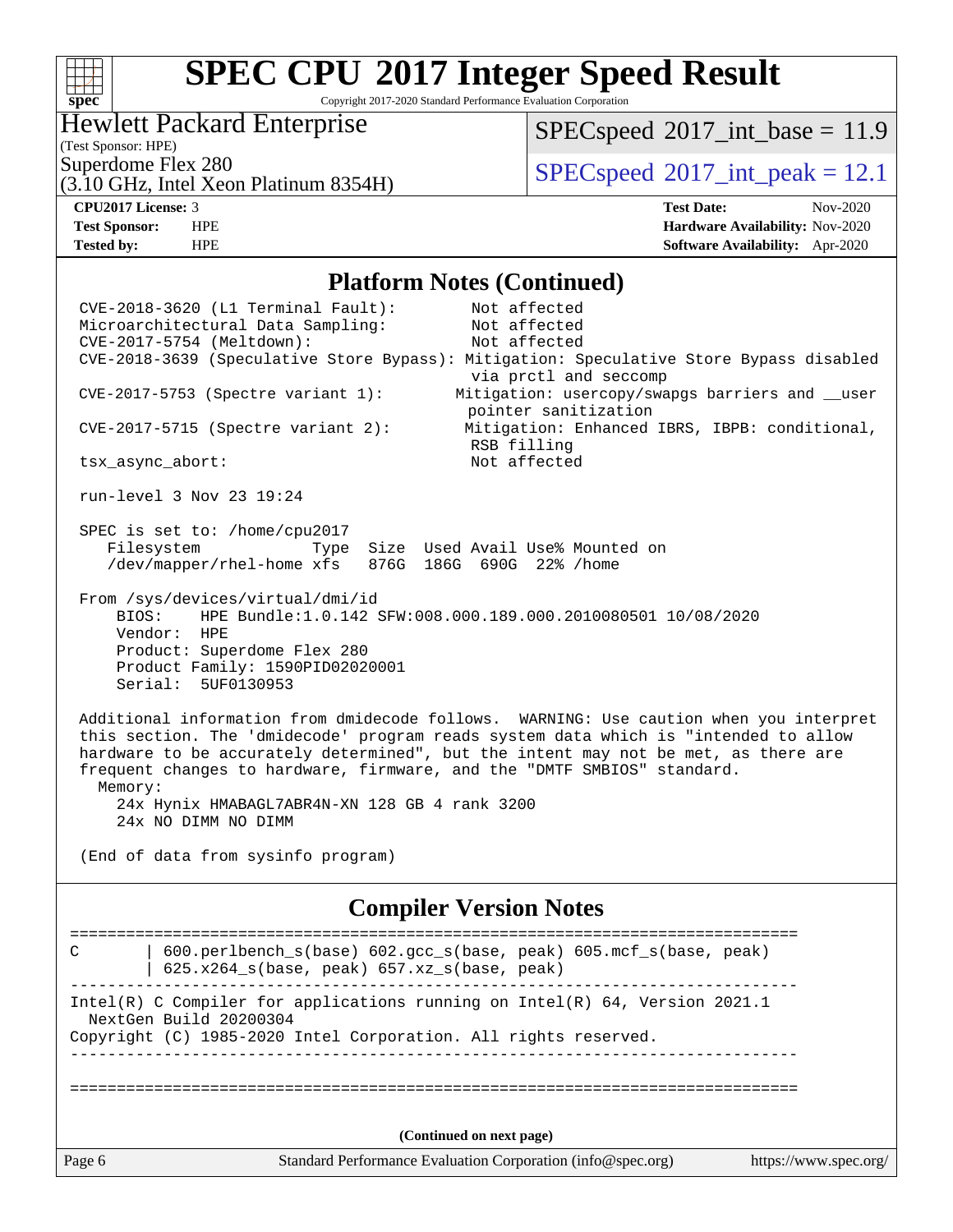| s:<br>۸ | Dе | Ľ |  |
|---------|----|---|--|

Copyright 2017-2020 Standard Performance Evaluation Corporation

Hewlett Packard Enterprise

(3.10 GHz, Intel Xeon Platinum 8354H)

 $SPEC speed$ <sup>®</sup> $2017$ \_int\_base = 11.9

(Test Sponsor: HPE)

 $SPEC speed^{\circ}2017\_int\_peak = 12.1$ 

**[CPU2017 License:](http://www.spec.org/auto/cpu2017/Docs/result-fields.html#CPU2017License)** 3 **[Test Date:](http://www.spec.org/auto/cpu2017/Docs/result-fields.html#TestDate)** Nov-2020 **[Test Sponsor:](http://www.spec.org/auto/cpu2017/Docs/result-fields.html#TestSponsor)** HPE **[Hardware Availability:](http://www.spec.org/auto/cpu2017/Docs/result-fields.html#HardwareAvailability)** Nov-2020 **[Tested by:](http://www.spec.org/auto/cpu2017/Docs/result-fields.html#Testedby)** HPE **[Software Availability:](http://www.spec.org/auto/cpu2017/Docs/result-fields.html#SoftwareAvailability)** Apr-2020

#### **[Compiler Version Notes \(Continued\)](http://www.spec.org/auto/cpu2017/Docs/result-fields.html#CompilerVersionNotes)**

| 600.perlbench_s(peak)<br>C                                                                                                                                                                                                 |
|----------------------------------------------------------------------------------------------------------------------------------------------------------------------------------------------------------------------------|
| Intel(R) C Intel(R) 64 Compiler for applications running on Intel(R) 64,<br>Version 19.1.1.217 Build 20200306<br>Copyright (C) 1985-2020 Intel Corporation. All rights reserved.                                           |
|                                                                                                                                                                                                                            |
| 600.perlbench_s(base) 602.gcc_s(base, peak) 605.mcf_s(base, peak)<br>C<br>625.x264_s(base, peak) 657.xz_s(base, peak)                                                                                                      |
| Intel(R) C Compiler for applications running on Intel(R) 64, Version 2021.1<br>NextGen Build 20200304<br>Copyright (C) 1985-2020 Intel Corporation. All rights reserved.                                                   |
|                                                                                                                                                                                                                            |
| 600.perlbench_s(peak)<br>C                                                                                                                                                                                                 |
| --------------------------------------<br>Intel(R) C Intel(R) 64 Compiler for applications running on Intel(R) 64,<br>Version 19.1.1.217 Build 20200306<br>Copyright (C) 1985-2020 Intel Corporation. All rights reserved. |
|                                                                                                                                                                                                                            |
| 620.omnetpp_s(base, peak) 623.xalancbmk_s(base, peak)<br>$C++$<br>631.deepsjeng_s(base, peak) 641.leela_s(base, peak)                                                                                                      |
| Intel(R) C++ Compiler for applications running on Intel(R) 64, Version 2021.1<br>NextGen Build 20200304<br>Copyright (C) 1985-2020 Intel Corporation. All rights reserved.                                                 |
| Fortran   648. exchange2_s(base, peak)                                                                                                                                                                                     |
| ----------------------------<br>$Intel(R)$ Fortran Intel(R) 64 Compiler for applications running on Intel(R)                                                                                                               |
| 64, Version 19.1.1.217 Build 20200306<br>Copyright (C) 1985-2020 Intel Corporation. All rights reserved.                                                                                                                   |
| <b>Base Compiler Invocation</b>                                                                                                                                                                                            |
| C benchmarks:                                                                                                                                                                                                              |

[icc](http://www.spec.org/cpu2017/results/res2020q4/cpu2017-20201207-24503.flags.html#user_CCbase_intel_icc_66fc1ee009f7361af1fbd72ca7dcefbb700085f36577c54f309893dd4ec40d12360134090235512931783d35fd58c0460139e722d5067c5574d8eaf2b3e37e92)

**(Continued on next page)**

Page 7 Standard Performance Evaluation Corporation [\(info@spec.org\)](mailto:info@spec.org) <https://www.spec.org/>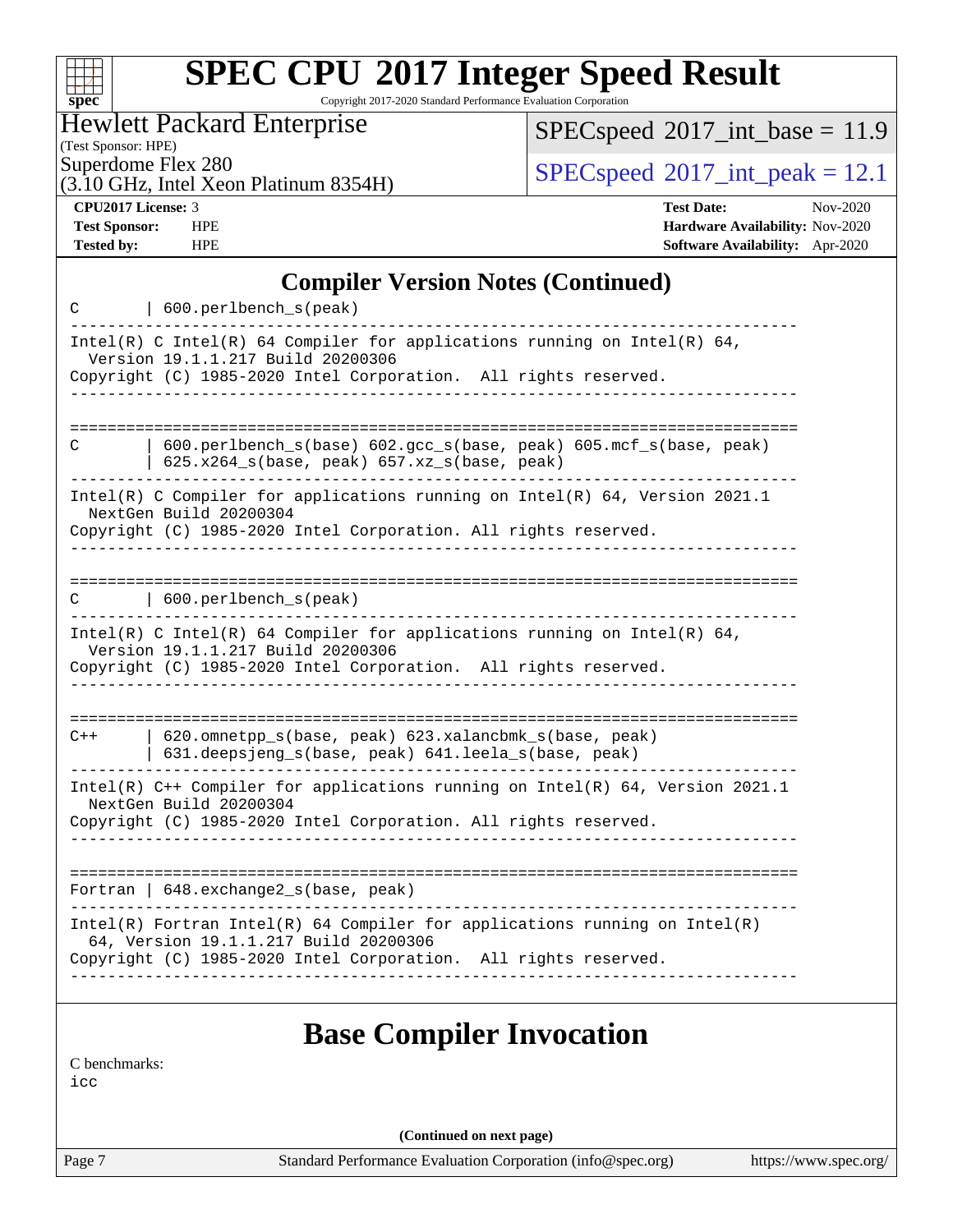

Copyright 2017-2020 Standard Performance Evaluation Corporation

#### Hewlett Packard Enterprise

(Test Sponsor: HPE)

 $SPECspeed^{\circ}2017\_int\_base = 11.9$  $SPECspeed^{\circ}2017\_int\_base = 11.9$ 

Superdome Flex 280<br>  $SPECspeed^{\circ}2017$  $SPECspeed^{\circ}2017$ \_int\_peak = 12.1

(3.10 GHz, Intel Xeon Platinum 8354H)

**[CPU2017 License:](http://www.spec.org/auto/cpu2017/Docs/result-fields.html#CPU2017License)** 3 **[Test Date:](http://www.spec.org/auto/cpu2017/Docs/result-fields.html#TestDate)** Nov-2020 **[Test Sponsor:](http://www.spec.org/auto/cpu2017/Docs/result-fields.html#TestSponsor)** HPE **[Hardware Availability:](http://www.spec.org/auto/cpu2017/Docs/result-fields.html#HardwareAvailability)** Nov-2020 **[Tested by:](http://www.spec.org/auto/cpu2017/Docs/result-fields.html#Testedby)** HPE **[Software Availability:](http://www.spec.org/auto/cpu2017/Docs/result-fields.html#SoftwareAvailability)** Apr-2020

### **[Base Compiler Invocation \(Continued\)](http://www.spec.org/auto/cpu2017/Docs/result-fields.html#BaseCompilerInvocation)**

[C++ benchmarks:](http://www.spec.org/auto/cpu2017/Docs/result-fields.html#CXXbenchmarks) [icpc](http://www.spec.org/cpu2017/results/res2020q4/cpu2017-20201207-24503.flags.html#user_CXXbase_intel_icpc_c510b6838c7f56d33e37e94d029a35b4a7bccf4766a728ee175e80a419847e808290a9b78be685c44ab727ea267ec2f070ec5dc83b407c0218cded6866a35d07)

[Fortran benchmarks](http://www.spec.org/auto/cpu2017/Docs/result-fields.html#Fortranbenchmarks): [ifort](http://www.spec.org/cpu2017/results/res2020q4/cpu2017-20201207-24503.flags.html#user_FCbase_intel_ifort_8111460550e3ca792625aed983ce982f94888b8b503583aa7ba2b8303487b4d8a21a13e7191a45c5fd58ff318f48f9492884d4413fa793fd88dd292cad7027ca)

### **[Base Portability Flags](http://www.spec.org/auto/cpu2017/Docs/result-fields.html#BasePortabilityFlags)**

 600.perlbench\_s: [-DSPEC\\_LP64](http://www.spec.org/cpu2017/results/res2020q4/cpu2017-20201207-24503.flags.html#b600.perlbench_s_basePORTABILITY_DSPEC_LP64) [-DSPEC\\_LINUX\\_X64](http://www.spec.org/cpu2017/results/res2020q4/cpu2017-20201207-24503.flags.html#b600.perlbench_s_baseCPORTABILITY_DSPEC_LINUX_X64) 602.gcc\_s: [-DSPEC\\_LP64](http://www.spec.org/cpu2017/results/res2020q4/cpu2017-20201207-24503.flags.html#suite_basePORTABILITY602_gcc_s_DSPEC_LP64) 605.mcf\_s: [-DSPEC\\_LP64](http://www.spec.org/cpu2017/results/res2020q4/cpu2017-20201207-24503.flags.html#suite_basePORTABILITY605_mcf_s_DSPEC_LP64) 620.omnetpp\_s: [-DSPEC\\_LP64](http://www.spec.org/cpu2017/results/res2020q4/cpu2017-20201207-24503.flags.html#suite_basePORTABILITY620_omnetpp_s_DSPEC_LP64) 623.xalancbmk\_s: [-DSPEC\\_LP64](http://www.spec.org/cpu2017/results/res2020q4/cpu2017-20201207-24503.flags.html#suite_basePORTABILITY623_xalancbmk_s_DSPEC_LP64) [-DSPEC\\_LINUX](http://www.spec.org/cpu2017/results/res2020q4/cpu2017-20201207-24503.flags.html#b623.xalancbmk_s_baseCXXPORTABILITY_DSPEC_LINUX) 625.x264\_s: [-DSPEC\\_LP64](http://www.spec.org/cpu2017/results/res2020q4/cpu2017-20201207-24503.flags.html#suite_basePORTABILITY625_x264_s_DSPEC_LP64) 631.deepsjeng\_s: [-DSPEC\\_LP64](http://www.spec.org/cpu2017/results/res2020q4/cpu2017-20201207-24503.flags.html#suite_basePORTABILITY631_deepsjeng_s_DSPEC_LP64) 641.leela\_s: [-DSPEC\\_LP64](http://www.spec.org/cpu2017/results/res2020q4/cpu2017-20201207-24503.flags.html#suite_basePORTABILITY641_leela_s_DSPEC_LP64) 648.exchange2\_s: [-DSPEC\\_LP64](http://www.spec.org/cpu2017/results/res2020q4/cpu2017-20201207-24503.flags.html#suite_basePORTABILITY648_exchange2_s_DSPEC_LP64) 657.xz\_s: [-DSPEC\\_LP64](http://www.spec.org/cpu2017/results/res2020q4/cpu2017-20201207-24503.flags.html#suite_basePORTABILITY657_xz_s_DSPEC_LP64)

### **[Base Optimization Flags](http://www.spec.org/auto/cpu2017/Docs/result-fields.html#BaseOptimizationFlags)**

#### [C benchmarks](http://www.spec.org/auto/cpu2017/Docs/result-fields.html#Cbenchmarks):

[-m64](http://www.spec.org/cpu2017/results/res2020q4/cpu2017-20201207-24503.flags.html#user_CCbase_m64-icc) [-qnextgen](http://www.spec.org/cpu2017/results/res2020q4/cpu2017-20201207-24503.flags.html#user_CCbase_f-qnextgen) [-std=c11](http://www.spec.org/cpu2017/results/res2020q4/cpu2017-20201207-24503.flags.html#user_CCbase_std-icc-std_0e1c27790398a4642dfca32ffe6c27b5796f9c2d2676156f2e42c9c44eaad0c049b1cdb667a270c34d979996257aeb8fc440bfb01818dbc9357bd9d174cb8524) [-Wl,-plugin-opt=-x86-branches-within-32B-boundaries](http://www.spec.org/cpu2017/results/res2020q4/cpu2017-20201207-24503.flags.html#user_CCbase_f-x86-branches-within-32B-boundaries_0098b4e4317ae60947b7b728078a624952a08ac37a3c797dfb4ffeb399e0c61a9dd0f2f44ce917e9361fb9076ccb15e7824594512dd315205382d84209e912f3) [-Wl,-z,muldefs](http://www.spec.org/cpu2017/results/res2020q4/cpu2017-20201207-24503.flags.html#user_CCbase_link_force_multiple1_b4cbdb97b34bdee9ceefcfe54f4c8ea74255f0b02a4b23e853cdb0e18eb4525ac79b5a88067c842dd0ee6996c24547a27a4b99331201badda8798ef8a743f577) [-xCORE-AVX512](http://www.spec.org/cpu2017/results/res2020q4/cpu2017-20201207-24503.flags.html#user_CCbase_f-xCORE-AVX512) [-O3](http://www.spec.org/cpu2017/results/res2020q4/cpu2017-20201207-24503.flags.html#user_CCbase_f-O3) [-ffast-math](http://www.spec.org/cpu2017/results/res2020q4/cpu2017-20201207-24503.flags.html#user_CCbase_f-ffast-math) [-flto](http://www.spec.org/cpu2017/results/res2020q4/cpu2017-20201207-24503.flags.html#user_CCbase_f-flto) [-mfpmath=sse](http://www.spec.org/cpu2017/results/res2020q4/cpu2017-20201207-24503.flags.html#user_CCbase_f-mfpmath_70eb8fac26bde974f8ab713bc9086c5621c0b8d2f6c86f38af0bd7062540daf19db5f3a066d8c6684be05d84c9b6322eb3b5be6619d967835195b93d6c02afa1) [-funroll-loops](http://www.spec.org/cpu2017/results/res2020q4/cpu2017-20201207-24503.flags.html#user_CCbase_f-funroll-loops) [-fuse-ld=gold](http://www.spec.org/cpu2017/results/res2020q4/cpu2017-20201207-24503.flags.html#user_CCbase_f-fuse-ld_920b3586e2b8c6e0748b9c84fa9b744736ba725a32cab14ad8f3d4ad28eecb2f59d1144823d2e17006539a88734fe1fc08fc3035f7676166309105a78aaabc32) [-qopt-mem-layout-trans=4](http://www.spec.org/cpu2017/results/res2020q4/cpu2017-20201207-24503.flags.html#user_CCbase_f-qopt-mem-layout-trans_fa39e755916c150a61361b7846f310bcdf6f04e385ef281cadf3647acec3f0ae266d1a1d22d972a7087a248fd4e6ca390a3634700869573d231a252c784941a8) [-fopenmp](http://www.spec.org/cpu2017/results/res2020q4/cpu2017-20201207-24503.flags.html#user_CCbase_fopenmp_5aa2e47ce4f2ef030ba5d12d5a7a9c4e57167333d78243fcadb80b48d5abb78ff19333f8478e0b2a41e63049eb285965c145ccab7b93db7d0c4d59e4dc6f5591) [-DSPEC\\_OPENMP](http://www.spec.org/cpu2017/results/res2020q4/cpu2017-20201207-24503.flags.html#suite_CCbase_DSPEC_OPENMP) [-L/usr/local/jemalloc64-5.0.1/lib](http://www.spec.org/cpu2017/results/res2020q4/cpu2017-20201207-24503.flags.html#user_CCbase_jemalloc_link_path64_1_cc289568b1a6c0fd3b62c91b824c27fcb5af5e8098e6ad028160d21144ef1b8aef3170d2acf0bee98a8da324cfe4f67d0a3d0c4cc4673d993d694dc2a0df248b) [-ljemalloc](http://www.spec.org/cpu2017/results/res2020q4/cpu2017-20201207-24503.flags.html#user_CCbase_jemalloc_link_lib_d1249b907c500fa1c0672f44f562e3d0f79738ae9e3c4a9c376d49f265a04b9c99b167ecedbf6711b3085be911c67ff61f150a17b3472be731631ba4d0471706)

#### [C++ benchmarks:](http://www.spec.org/auto/cpu2017/Docs/result-fields.html#CXXbenchmarks)

```
-m64 -qnextgen -Wl,-plugin-opt=-x86-branches-within-32B-boundaries
-Wl,-z,muldefs -xCORE-AVX512 -O3 -ffast-math -flto -mfpmath=sse
-funroll-loops -fuse-ld=gold -qopt-mem-layout-trans=4
-L/usr/local/IntelCompiler19/compilers_and_libraries_2020.1.217/linux/compiler/lib/intel64_lin
-lqkmalloc
```
#### [Fortran benchmarks:](http://www.spec.org/auto/cpu2017/Docs/result-fields.html#Fortranbenchmarks)

```
-m64 -Wl,-plugin-opt=-x86-branches-within-32B-boundaries -xCORE-AVX512
-O3 -ipo -no-prec-div -qopt-mem-layout-trans=4
-nostandard-realloc-lhs -align array32byte
-mbranches-within-32B-boundaries
```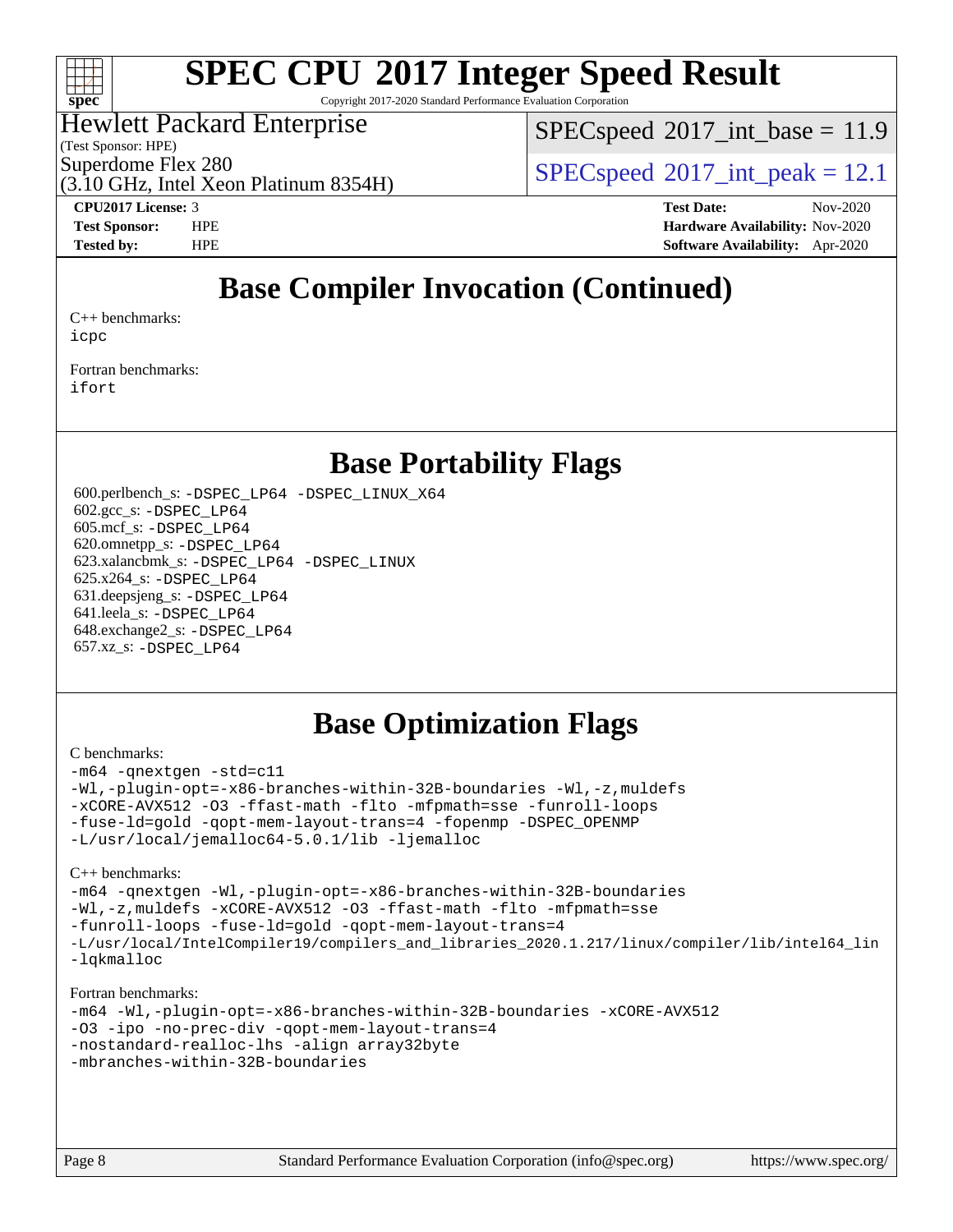

Copyright 2017-2020 Standard Performance Evaluation Corporation

#### Hewlett Packard Enterprise

(Test Sponsor: HPE)

 $SPECspeed^{\circ}2017\_int\_base = 11.9$  $SPECspeed^{\circ}2017\_int\_base = 11.9$ 

(3.10 GHz, Intel Xeon Platinum 8354H) Superdome Flex 280<br>  $SPEC speed^{\circ}2017$  int\_peak = 12.1

**[CPU2017 License:](http://www.spec.org/auto/cpu2017/Docs/result-fields.html#CPU2017License)** 3 **[Test Date:](http://www.spec.org/auto/cpu2017/Docs/result-fields.html#TestDate)** Nov-2020 **[Test Sponsor:](http://www.spec.org/auto/cpu2017/Docs/result-fields.html#TestSponsor)** HPE **[Hardware Availability:](http://www.spec.org/auto/cpu2017/Docs/result-fields.html#HardwareAvailability)** Nov-2020 **[Tested by:](http://www.spec.org/auto/cpu2017/Docs/result-fields.html#Testedby)** HPE **[Software Availability:](http://www.spec.org/auto/cpu2017/Docs/result-fields.html#SoftwareAvailability)** Apr-2020

### **[Peak Compiler Invocation](http://www.spec.org/auto/cpu2017/Docs/result-fields.html#PeakCompilerInvocation)**

[C benchmarks](http://www.spec.org/auto/cpu2017/Docs/result-fields.html#Cbenchmarks):

[icc](http://www.spec.org/cpu2017/results/res2020q4/cpu2017-20201207-24503.flags.html#user_CCpeak_intel_icc_66fc1ee009f7361af1fbd72ca7dcefbb700085f36577c54f309893dd4ec40d12360134090235512931783d35fd58c0460139e722d5067c5574d8eaf2b3e37e92)

[C++ benchmarks](http://www.spec.org/auto/cpu2017/Docs/result-fields.html#CXXbenchmarks): [icpc](http://www.spec.org/cpu2017/results/res2020q4/cpu2017-20201207-24503.flags.html#user_CXXpeak_intel_icpc_c510b6838c7f56d33e37e94d029a35b4a7bccf4766a728ee175e80a419847e808290a9b78be685c44ab727ea267ec2f070ec5dc83b407c0218cded6866a35d07)

[Fortran benchmarks:](http://www.spec.org/auto/cpu2017/Docs/result-fields.html#Fortranbenchmarks)

[ifort](http://www.spec.org/cpu2017/results/res2020q4/cpu2017-20201207-24503.flags.html#user_FCpeak_intel_ifort_8111460550e3ca792625aed983ce982f94888b8b503583aa7ba2b8303487b4d8a21a13e7191a45c5fd58ff318f48f9492884d4413fa793fd88dd292cad7027ca)

### **[Peak Portability Flags](http://www.spec.org/auto/cpu2017/Docs/result-fields.html#PeakPortabilityFlags)**

 600.perlbench\_s: [-DSPEC\\_LP64](http://www.spec.org/cpu2017/results/res2020q4/cpu2017-20201207-24503.flags.html#b600.perlbench_s_peakPORTABILITY_DSPEC_LP64) [-DSPEC\\_LINUX\\_X64](http://www.spec.org/cpu2017/results/res2020q4/cpu2017-20201207-24503.flags.html#b600.perlbench_s_peakCPORTABILITY_DSPEC_LINUX_X64) 602.gcc\_s: [-DSPEC\\_LP64](http://www.spec.org/cpu2017/results/res2020q4/cpu2017-20201207-24503.flags.html#suite_peakCCLD602_gcc_s_DSPEC_LP64)(\*) [-DSPEC\\_LP64](http://www.spec.org/cpu2017/results/res2020q4/cpu2017-20201207-24503.flags.html#suite_peakPORTABILITY602_gcc_s_DSPEC_LP64) 605.mcf\_s: [-DSPEC\\_LP64](http://www.spec.org/cpu2017/results/res2020q4/cpu2017-20201207-24503.flags.html#suite_peakPORTABILITY605_mcf_s_DSPEC_LP64) 620.omnetpp\_s: [-DSPEC\\_LP64](http://www.spec.org/cpu2017/results/res2020q4/cpu2017-20201207-24503.flags.html#suite_peakPORTABILITY620_omnetpp_s_DSPEC_LP64) 623.xalancbmk\_s: [-DSPEC\\_LP64](http://www.spec.org/cpu2017/results/res2020q4/cpu2017-20201207-24503.flags.html#suite_peakPORTABILITY623_xalancbmk_s_DSPEC_LP64) [-DSPEC\\_LINUX](http://www.spec.org/cpu2017/results/res2020q4/cpu2017-20201207-24503.flags.html#b623.xalancbmk_s_peakCXXPORTABILITY_DSPEC_LINUX) 625.x264\_s: [-DSPEC\\_LP64](http://www.spec.org/cpu2017/results/res2020q4/cpu2017-20201207-24503.flags.html#suite_peakPORTABILITY625_x264_s_DSPEC_LP64) 631.deepsjeng\_s: [-DSPEC\\_LP64](http://www.spec.org/cpu2017/results/res2020q4/cpu2017-20201207-24503.flags.html#suite_peakPORTABILITY631_deepsjeng_s_DSPEC_LP64) 641.leela\_s: [-DSPEC\\_LP64](http://www.spec.org/cpu2017/results/res2020q4/cpu2017-20201207-24503.flags.html#suite_peakPORTABILITY641_leela_s_DSPEC_LP64) 648.exchange2\_s: [-DSPEC\\_LP64](http://www.spec.org/cpu2017/results/res2020q4/cpu2017-20201207-24503.flags.html#suite_peakPORTABILITY648_exchange2_s_DSPEC_LP64) 657.xz\_s: [-DSPEC\\_LP64](http://www.spec.org/cpu2017/results/res2020q4/cpu2017-20201207-24503.flags.html#suite_peakPORTABILITY657_xz_s_DSPEC_LP64)

(\*) Indicates a portability flag that was found in a non-portability variable.

### **[Peak Optimization Flags](http://www.spec.org/auto/cpu2017/Docs/result-fields.html#PeakOptimizationFlags)**

[C benchmarks](http://www.spec.org/auto/cpu2017/Docs/result-fields.html#Cbenchmarks):

```
 600.perlbench_s: -Wl,-z,muldefs -prof-gen(pass 1) -prof-use(pass 2)
-xCORE-AVX512 -ipo -O3 -no-prec-div
-qopt-mem-layout-trans=4 -fno-strict-overflow
-mbranches-within-32B-boundaries
-L/usr/local/jemalloc64-5.0.1/lib -ljemalloc
```

```
 602.gcc_s: -m64 -qnextgen -std=c11 -fuse-ld=gold
-Wl,-plugin-opt=-x86-branches-within-32B-boundaries
-Wl,-z,muldefs -fprofile-generate(pass 1)
-fprofile-use=default.profdata(pass 2) -xCORE-AVX512 -flto
-Ofast(pass 1) -O3 -ffast-math -qopt-mem-layout-trans=4
-L/usr/local/jemalloc64-5.0.1/lib -ljemalloc
```
**(Continued on next page)**